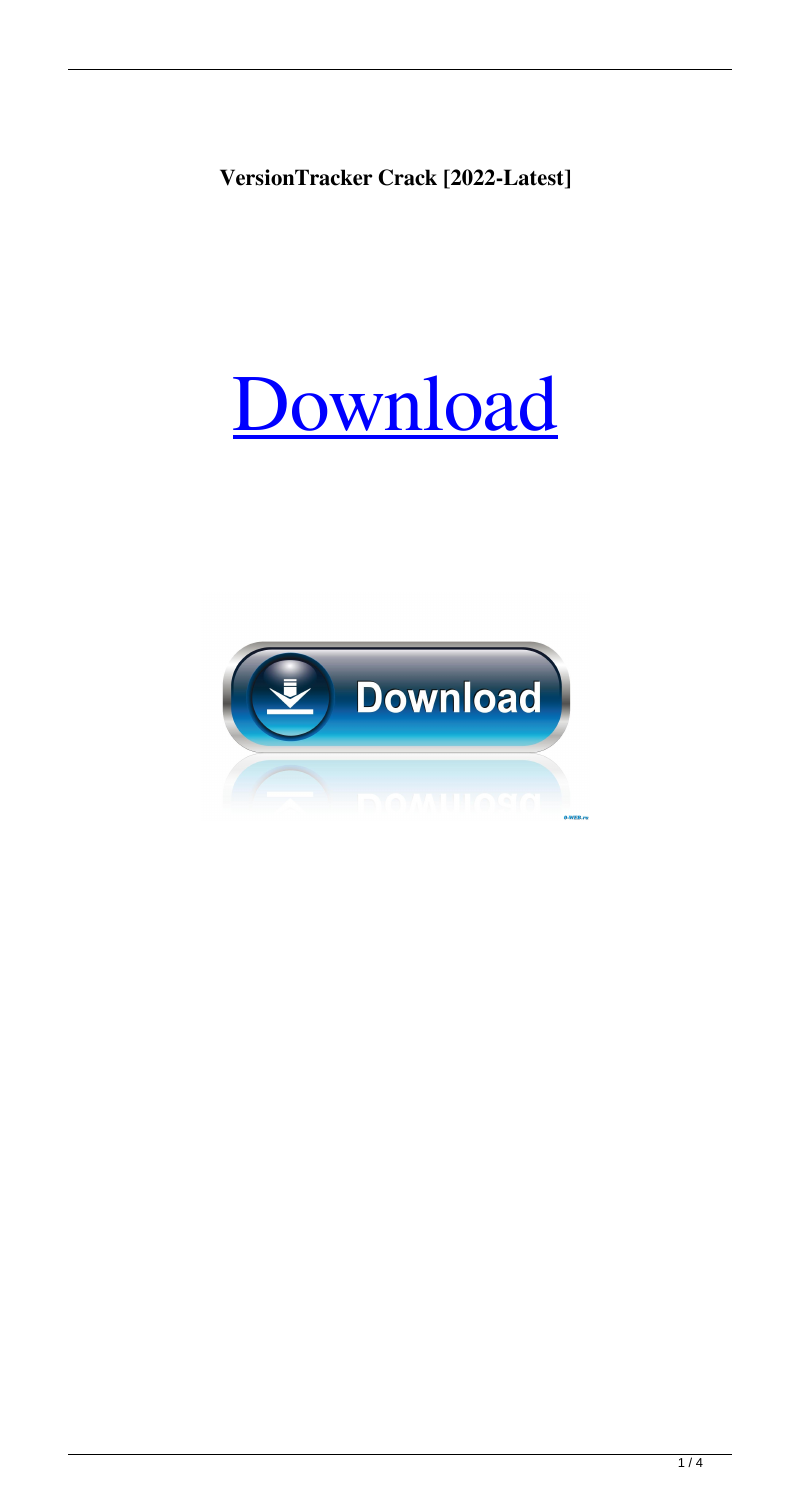### **VersionTracker Crack Keygen**

VersionTracker Product Key is an easy-to-use changelog app that helps you track your development projects, keeping changelogs up to date and organized. VersionTracker allows you to create changelogs automatically using version increments or dates or manually, and you can import/export them in any of the supported formats. Create new versions, add a commit ID or a ticket number to each version, as well as capture your notes. VersionTracker is easy to use and very efficient for generating changelogs on the go. Every time you add a new file to your project, VersionTracker automatically creates a new version of your project. This way you can track your changes using the changelog app. Simply select the version number to see what's changed in that particular version. To save time, VersionTracker generates a changelog automatically. All you have to do is specify the date and version of your project. The changelog is saved to your clipboard in a plain text or HTML format. VersionTracker Features: - Automatically generate changelogs using the latest version of the project or a specified date - Export changelogs in DocuWiki, HTML and plain text format - Add and organize notes to each version using the right column - Generate and export changelogs using version increments or dates - Sort versions and notes in version and type columns - Set version text formats, and configure output format for each version - Configure output settings for each version - Export changelogs to HTML or DocuWiki - Track bugs or issue numbers with the version number - Import and export changelogs in three different formats: HTML, DocuWiki and plain text - Import issues or commits from external projects or companies Description: VersionTracker is an easy-to-use changelog app that helps you track your development projects, keeping changelogs up to date and organized. VersionTracker allows you to create changelogs automatically using version increments or dates or manually, and you can import/export them in any of the supported formats. Create new versions, add a commit ID or a ticket number to each version, as well as capture your notes. VersionTracker is easy to use and very efficient for generating changelogs on the go. Every time you add a new file to your project, VersionTracker automatically creates a new version of your project. This way you can track your changes using the changelog app. Simply select the

#### **VersionTracker Crack + (April-2022)**

Keyboard Macro Helper app designed for the macOS platform. The application's main features include the creation of keyboard shortcuts, on-the-fly documentation and the recording of macros in an effort to eliminate repetitive work for the user. Keyboard Macro Helper Description: Keyboard Macro Helper is a standalone app designed for macOS developers who create a lot of keyboard shortcuts. Created in conjunction with Lion's release, the application offers a highly useful set of features. Keyboard Macro Helper can create keyboard shortcuts by scanning the active applications, which allows for a fully customizable set of shortcuts. For the developers who want to quickly create "oneclick" or "drag-and-drop" shortcuts, the application can also generate a dialog box that can be dragged to where it's needed. Keyboard Macro Helper Features: Keyboard Macro Helper: - Scans the active applications to create a set of shortcuts. - Allows developers to quickly create shortcuts. - Scans the clipboard history for keyboard shortcuts. - Includes an option to scan a file, a folder, a URL, a message and more. - Allows to add notes to each shortcut. - Can be used to easily select a text block on a web page and drag it to the desktop to create a shortcut. - Includes an option to search for a keyboard shortcut on the Internet. - Can be used to scan the clipboard history to create a shortcut. - Generates a dialog box that can be dragged to where it's needed. - Allows to enter a name and description for each shortcut. - Allows to set a default shortcut for each shortcut created. - Can be used to scan files and folders for keyboard shortcuts. - Can be used to drag the shortcuts to the launcher bar. - Can export keyboard shortcuts to a text file. - Can be used to scan messages to create shortcuts. - Can be used to scan files to create shortcuts. - Can be used to drag the shortcuts to the desktop. - Can scan the clipboard history to create a shortcut. - Can be used to scan URLs to create shortcuts. - Can be used to scan web pages to create shortcuts. - Allows to search for a keyboard shortcut on the Internet. - Can be used to scan a folder to create shortcuts. - Can be used to scan multiple files to create shortcuts. - Can be used to scan multiple folders to create shortcuts. - Allows to add 1d6a3396d6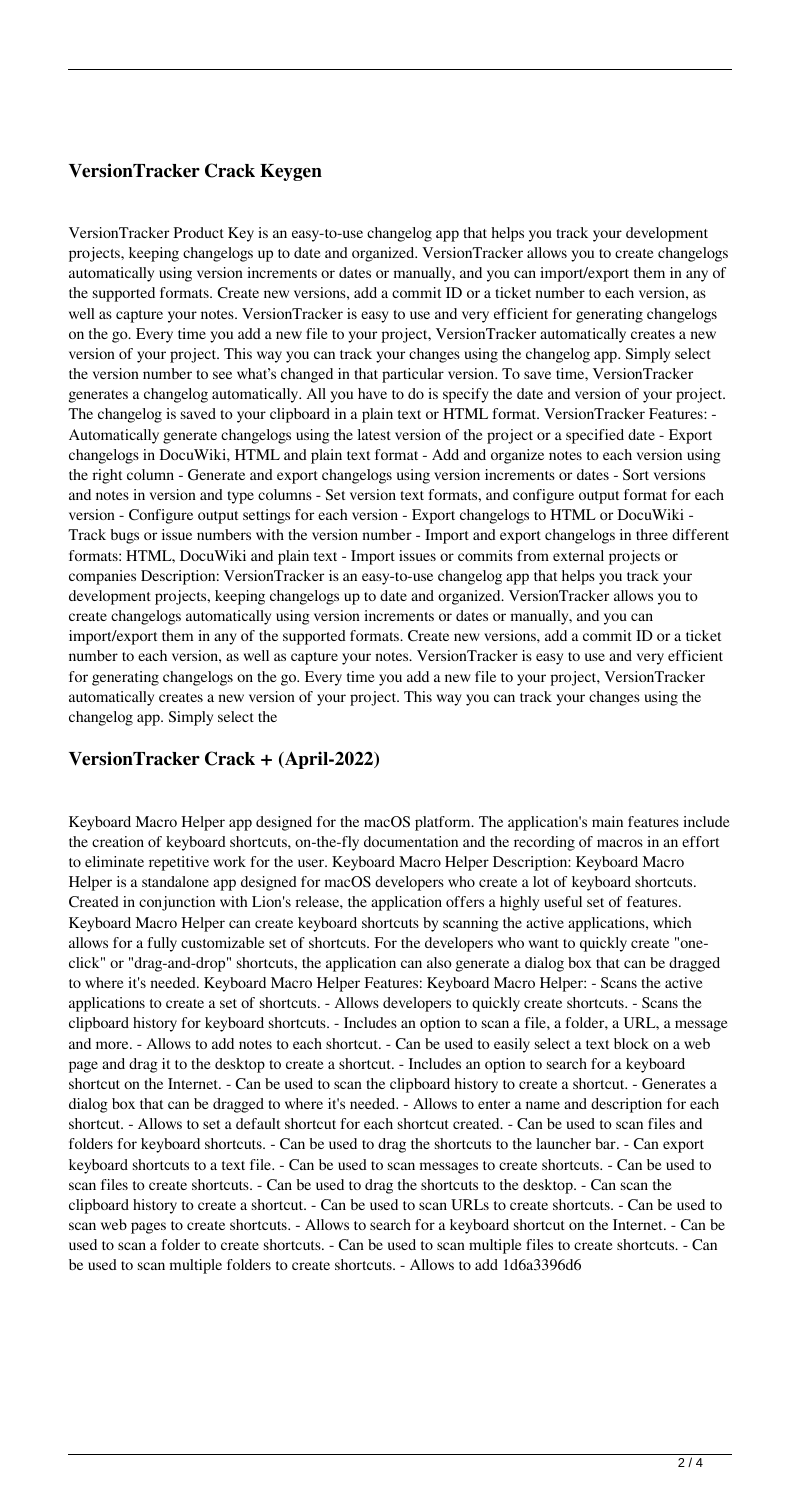### **VersionTracker**

VersionTracker, available at is a full-featured online changelog application. It helps to: ✓ Automatically generate changelogs for all changes made to your source code; ✓ Export changelogs to a custom HTML format, so that they can be embedded on websites or wiki pages;  $\checkmark$  Export changelogs to a custom DocuWiki format; ✓ Store your changelogs in a private Git repository, or sync them with GitHub, Bitbucket, GitLab, or any other Git-based SCM; ✓ Optionally sync your changelogs with GitHub and Bitbucket. VersionTracker Key features: ✓ Automatically generate changelogs for all changes made to your source code;  $\checkmark$  Export changelogs to a custom HTML format, so that they can be embedded on websites or wiki pages;  $\checkmark$  Export changelogs to a custom DocuWiki format;  $\checkmark$ Optionally sync your changelogs with GitHub and Bitbucket; ✓ Optionally export changelogs to a GitHub markdown format; ✓ Add tags to changes; ✓ Support for more than 200 source languages and target languages (including; C/C++, C#, Java, JavaScript, Objective-C, Objective-C++, Go, Python, Ruby, Scala, Perl, PHP, Perl 6, CSS, XML, HTML, SQL, and Markdown); ✓ Export to DocuWiki format, as well as to various HTML output formats, such as LiveJournal, phpBB, Movable Type, MediaWiki, Drupal, dWiki, vBulletin, Joomla, Wordpress, OS X, Windows, Google Docs, and many more;  $\checkmark$  Copy/Paste notes from the list, as well as from the application;  $\checkmark$  Optionally export changelogs to a GitHub markdown format; ✓ Version comparison tool; ✓ One-click export changelogs to GitHub, Bitbucket, Gitlab, or other Git-based SCM; ✓ Optionally sync changelogs with GitHub and Bitbucket. VersionTracker FAQ: VersionTracker Changelog: Merry Christmas and Happy New Year from the VersionTracker Team!

#### **What's New in the VersionTracker?**

VersionTracker is a free and easy-to-use software that allows developers to track changes made to software applications, and generate a changelog report that can be easily exported as HTML, DocuWiki or plain text. The software also supports automated version incrementing, defines release dates, has a special category for notes, and copies them in plain text format to clipboard. Version: 2.3.5.0 Developer: STIHL GROUP software GmbH Size: 4.15 MB Support e-mail: info@stihlgroup.com XChange - New! XChange is a simple application to keep track of application changes. It allows you to easily store information about the time of each change, the name of the developer and the change type. It also has the ability to auto-increment the version number for each change. XChange also has the ability to create a diff between versions, so you can easily see what was changed in each version and in what file. Description: XChange is a simple application to keep track of application changes. It allows you to easily store information about the time of each change, the name of the developer and the change type. It also has the ability to auto-increment the version number for each change. XChange also has the ability to create a diff between versions, so you can easily see what was changed in each version and in what file. Version: 0.1.4.0 Developers: Licence: Freeware Size: 6.96 MB Description: XChange is a simple application to keep track of application changes. It allows you to easily store information about the time of each change, the name of the developer and the change type. It also has the ability to auto-increment the version number for each change. XChange also has the ability to create a diff between versions, so you can easily see what was changed in each version and in what file. Version: 0.1.4.0 Developer: Licence: Freeware Size: 6.96 MB Description: XChange is a simple application to keep track of application changes. It allows you to easily store information about the time of each change, the name of the developer and the change type. It also has the ability to autoincrement the version number for each change. XChange also has the ability to create a diff between versions, so you can easily see what was changed in each version and in what file. Version: 0.1.4.0 Developer: Licence: Freeware Size: 6.96 MB Description: XChange is a simple application to keep track of application changes. It allows you to easily store information about the time of each change, the name of the developer and the change type.